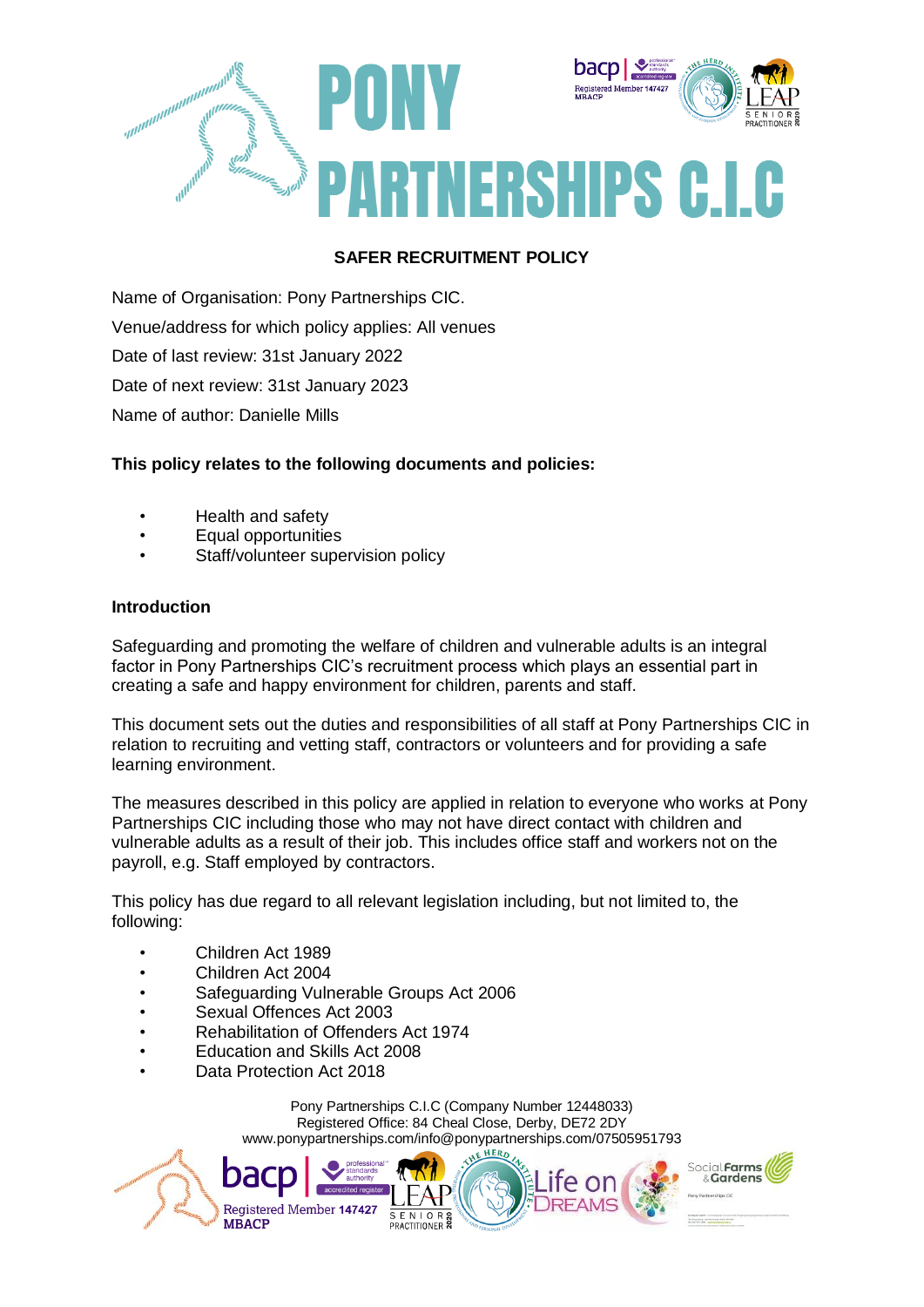

- Education Act 2002
- Equality Act 2010

This policy has due regard to guidance including, but not limited to, the following:

- DfE (2019) 'Keeping children safe in education'
- DfE (2017) 'Staffing and employment advice for schools'

# **Safer Recruitment Training:**

Safeguarding Children and Safer Recruitment in Education (2006) requires that the Directors must have completed Safer Recruitment training, delivered by accredited trainers.

At least one member of an appointment panel within Pony Partnerships will have undertaken appropriate training in how to take proper account of the need to safeguard and promote the welfare of children when recruiting staff.

Within Pony Partnerships, the following people hold this certificate; at least one of these will be involved in any recruitment process:

• Danielle Mills (Director)

# **Elements of Safer Recruitment:**

Safer practice in recruitment means applying due diligence to child protection and safeguarding and promoting the welfare of children and vulnerable adults at every stage of the process. This starts with recruitment and, where the post is advertised, ensuring that this makes clear our safeguarding commitment including the following safeguarding statement throughout:

Pony Partnerships CIC is committed to safeguarding and promoting the wellbeing of all our clients; this includes a robust recruitment, selection and induction procedure.

Consistent and thorough procedures for obtaining, collating, analysing and evaluating applicant information will be followed. Pony Partnerships CIC uses a standard application form for all candidates and does not accept CV's.

The process includes:

- Establishing members of the recruitment panel
- Ensuring the job description makes reference to Pony Partnerships CIC's safeguarding commitment
- Ensuring the person specification includes specific safeguarding reference about the 'suitability to work with children and vulnerable adults'
- Careful scrutiny of applicant information including: gaps in (which are investigated and documented, with reasons, in the interview file)
- Ensuring two independent references which require referees to respond to Pony Partnerships CIC's safeguarding commitment about the 'suitability to work with children and young adults'
- A face-to-face interview that probes the candidate's suitability to fulfil the essential requirements of the post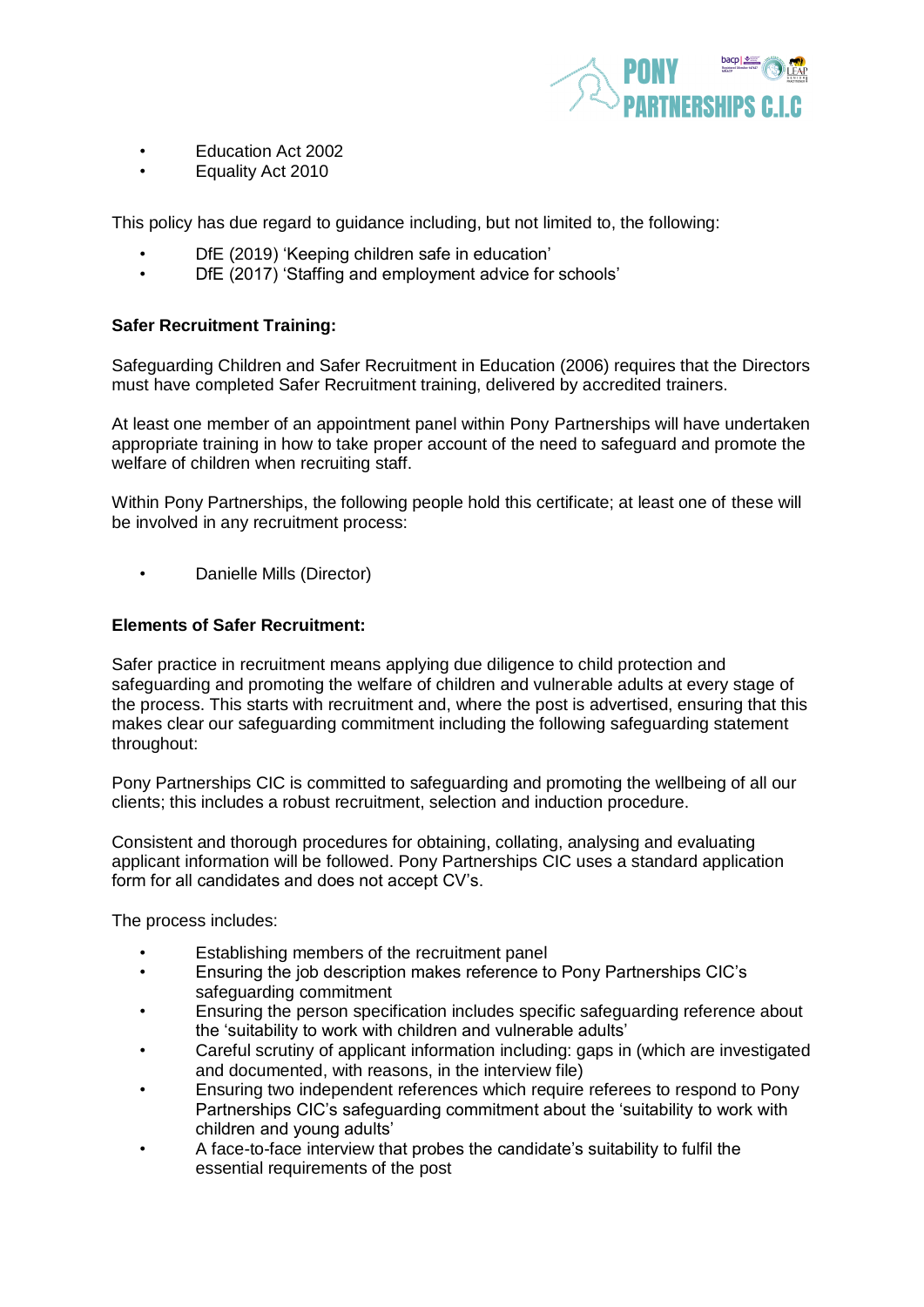

- Verifying the applicant's identity, enhanced DBS, academic and vocational qualifications, health and physical capacity, employment history and experience
- Verifying the right to work in the UK and police checks (for overseas' candidates);
- Making further checks should a person have lived or worked outside of the UK.

Staff induction records are filed as a permanent record of this including references. These are stored in staff personnel files in accordance with Pony Partnerships CIC's Privacy Policy, GDPR, and Data Protection 2018.

# **DBS Checks**

All staff and tutors (including Students and Volunteers (without barred list) where applicable) are required to have an enhanced DBS certificate. For staff registered with the DBS Update Service, an update check will be performed every year; providers contracting our service have permission to check the update system. Where an update check reveals a change of information, a new enhanced DBS check will be required. If the staff role does not include 'regulated activity', a barred list will not be requested.

#### Regulated activity is defined as

(Schedule 4 of the Safeguarding Vulnerable Groups Act 2006 as amended by the Protection of Freedoms Act 2012):

Regulated activity includes:

- a) teaching, training, instructing, caring for (see (c) below) or supervising children if the person is unsupervised, or providing advice or guidance on well-being, or driving a vehicle only for children,
- b) work for a limited range of establishments (known as 'specified places', which include schools and colleges), with the opportunity for contact with children, but not including work done by supervised volunteers

We expect all staff to notify the Directors of any cautions or convictions accrued whilst in the employment of this school. Failure to do so could result in disciplinary action.

# **Conditional Offer of Employment/Contracting – Pre-employment/contract Checks**

A conditional offer will only be made when the process (listed above) has been followed. In addition;

satisfactory completion of the probationary period.

NB: In any case where a reference has not been obtained on the preferred candidate before interview, the chair of the interview panel must ensure that it is received, all questions answered and scrutinised, and any concerns are resolved satisfactorily, before the person's appointment is confirmed.

All checks will be:

- Documented and retained on the personnel file (subject to relevant advice contained in the DBS Code of Practice and our own data protection policy); and
- Followed up where they are unsatisfactory or there are discrepancies.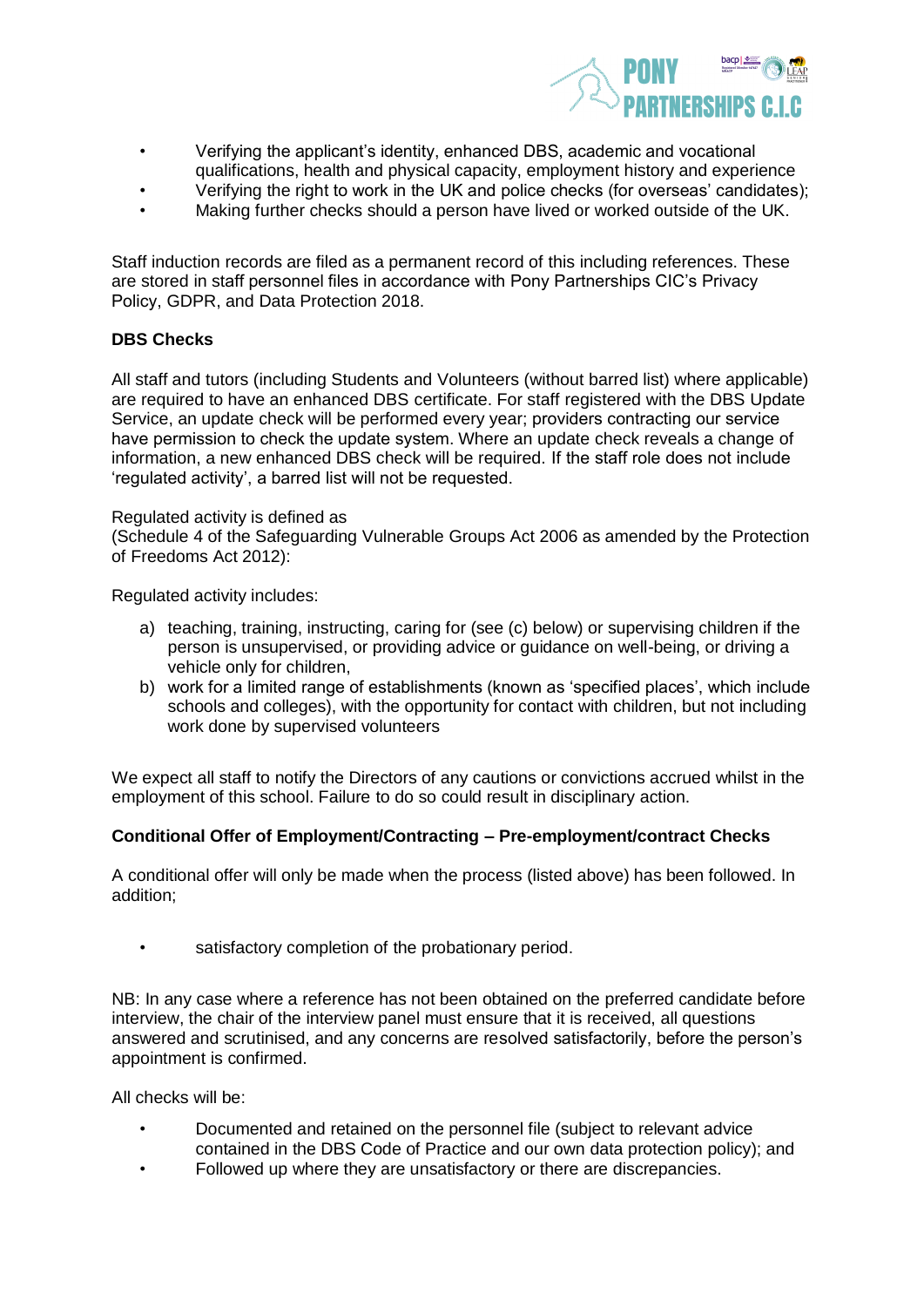

# **Post-Appointment - Induction**

There is an induction programme for all staff (regardless of previous experience) newly appointed to Pony Partnerships CIC. The purpose of induction is to:

- Provide training and information about policies and procedures
- Support individuals
- Confirm the conduct expected of staff within Pony Partnerships CIC (Staff Code of Conduct)
- Provide opportunities for a new member of staff or volunteer to discuss issues or concerns about their role or responsibilities during the probation period/induction
- Support other staff to recognise and address concerns or issues about the new member of staff's ability or suitability and address them effectively

The induction will consist of a number of activities included in the staff induction packs

NB – all staff are expected to hold or complete on appointment Level 2 Safeguarding. They will also be offered a variety of free on line training that can be completed on a voluntary basis or by agreement with the Directors should it be identified as an area of need within the scope of their role.

# **The Single Central Record**

We keep a Single Central Record (SCR) as described in Keeping Children Safe in Education 2016.

The SCR includes all employees, supply staff, relevant consultants those involved in regulated activity, Governors, alternative providers and volunteers. The Single Central Record must indicate whether or not the following have been completed:

- Identity checks
- Barred list check (as relevant for those engaged in regulated activity)
- DBS certificate (previously an enhanced CRB disclosure)
- Qualification checks for any qualifications legally required for the job
- Checks of permission to work in the United Kingdom
- Further overseas criminal records checks where appropriate (see 'Keeping Children Safe in Education 2019 for advice on staff who have lived or worked out the United Kingdom)

#### **Volunteers**

Under no circumstances should a volunteer in respect of whom no checks have been obtained be left unsupervised or allowed to work in regulated activity.

Volunteers who, on an unsupervised basis work with children regularly on a one-off basis in Pony Partnerships CIC, will be in regulated activity. Pony Partnerships CIC will obtain an enhanced DBS certificate (which should include barred list information) for all volunteers who are new to working in regulated activity. Existing volunteers in regulated activity do not have to be re-checked if they have already had a DBS check (which includes barred list information). However, Pony Partnerships CIC may conduct a repeat DBS check (which should include barred list information) on any such volunteer should they have concerns.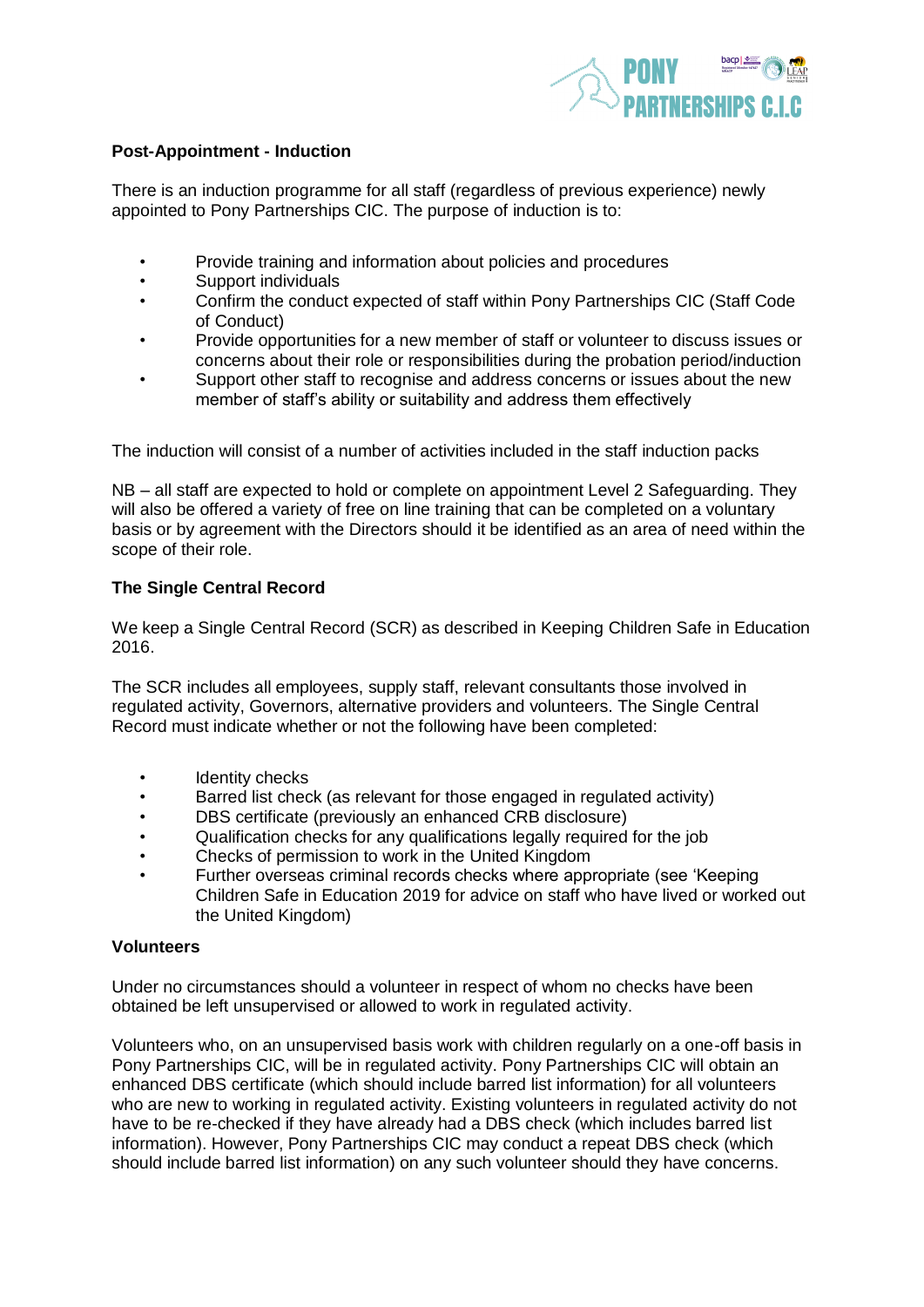

There are certain circumstances where Pony Partnerships CIC may obtain an enhanced DBS certificate (not including barred list information), for volunteers who are not engaging in regulated activity (ref www.gov.uk/DBS workforce guides). Employers are not legally permitted to request barred list information on a supervised volunteer as they are not considered to be engaged in regulated activity.

Pony Partnerships CIC will undertake a risk assessment and use their professional judgement and experience when deciding whether to obtain an enhanced DBS certificate for any volunteer not engaging in regulated activity. In doing so we will consider:

- the nature of the work with children;
- what Pony Partnerships knows about the volunteer, including formal or informal information offered by staff, parents and other volunteers;
- whether the volunteer has other employment or undertakes voluntary activities where referees can advise on suitability;
- whether the role is eligible for an enhanced DBS check; and Details of the risk assessment should be recorded (appendix one).

#### **Where unsafe practice has been identified:**

Where any misconduct or unsafe practice is identified, then appropriate procedures will be followed (see Safeguarding Policies) in addition to the relevant internal reporting expectations.

#### **The Recruitment of Ex-Offenders**

The Disclosure and Barring Service (DBS) will also assess the applicant's suitability for positions of trust so that that schools comply fully with the expectations regarding safer recruitment and fair treatment of all applicants. Pony Partnerships CIC will not discriminate unfairly against any subject of a disclosure on the basis of a conviction or other information revealed.

Pony Partnerships CIC is committed to the fair treatment of its staff, potential staff or users of its services, regardless of race, gender, religion, sexual orientation, responsibilities for dependants, age, physical/mental disability or offending background.

As part of the recruitment process, paperwork is held with the Directors that requires completion should a disclosure be made.

We actively promote equality of opportunity for all and believe that the right mix of talent, skills and potential ensure that Pony Partnerships CIC welcome applications from a wide range of candidates, including those with criminal records. We select all candidates for interview based on their skills, qualifications and experience (as outlined in the person specification).

A disclosure is only requested after a thorough risk assessment has indicated that one is both proportionate and relevant to the position concerned. For those positions where a disclosure is required, all application forms, job adverts and recruitment briefs will contain a statement that disclosure will be requested in the event of the individual being offered the position.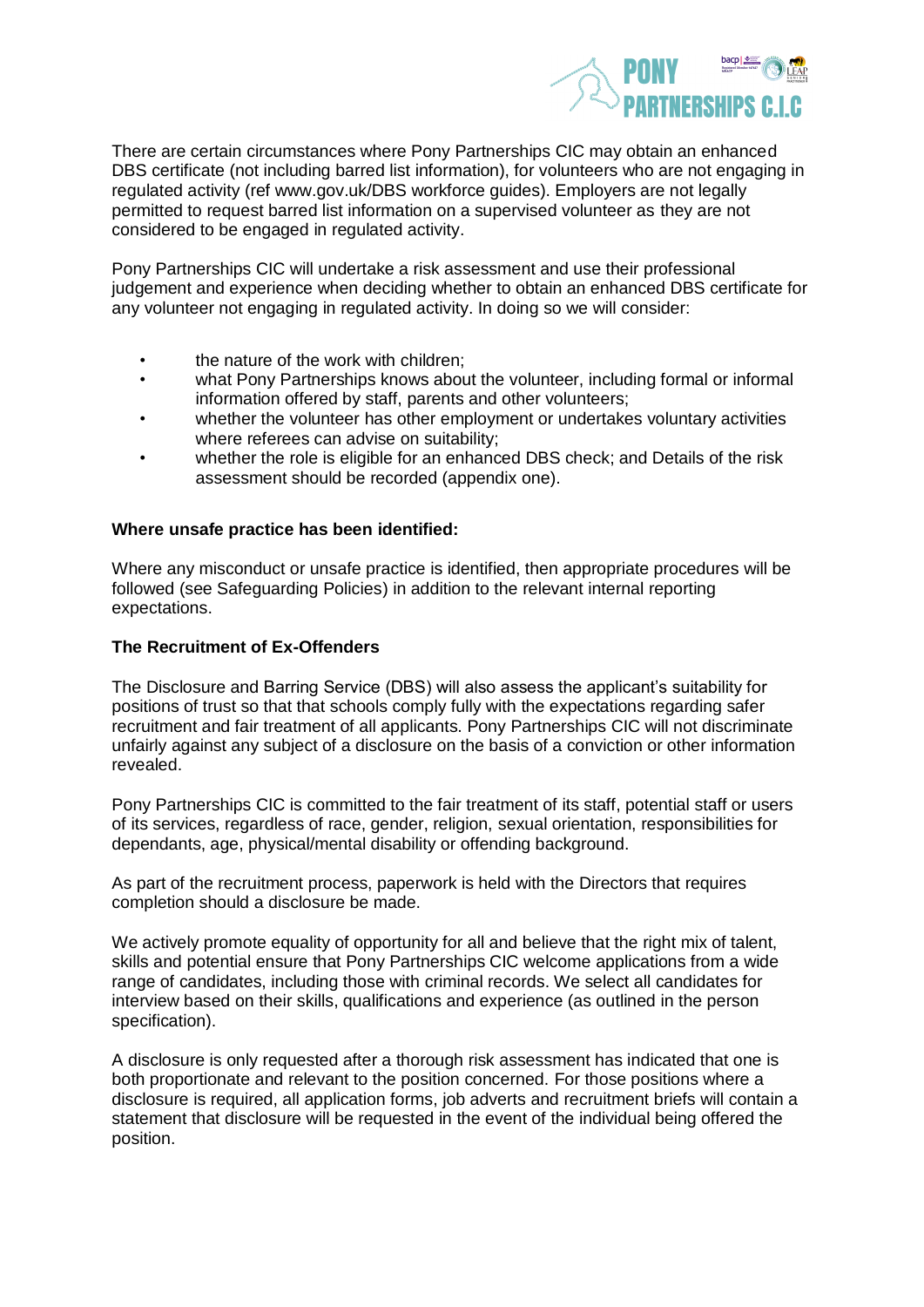

Where a disclosure is to form part of the recruitment process, we encourage all applicants called for interview to provide details of their criminal record at an early stage in the application process. We request that this information is sent marked 'confidential' and addressed to the Directors. We guarantee that this information will only be seen by those who need to see it as part of the recruitment

process if the candidate is offered the job. The sealed envelope for those not offered the job will remain unopened and will be destroyed.

Unless the nature of the position allows Pony Partnerships CIC to ask questions about the applicant's entire criminal record, we will only ask about unspent convictions as defined in the Rehabilitation of Offenders Act 1974.

We ensure that all those at Pony Partnerships CIC who are involved in the recruitment process have been suitably trained to identify and assess the relevance and circumstances of offences. We also ensure that they have received appropriate guidance and training in the relevant legislation relating to the employment of ex-offenders eg the Rehabilitation of Offenders Act 1974

At interview, or in a separate discussion, we ensure that an open and measured discussion takes place on the subject of any offences or other matters that might be relevant to the position. Failure to reveal information that is directly relevant to the position sought could lead to withdrawal of an offer of employment.

We undertake to discuss any matter revealed in a disclosure with the person seeking the position before withdrawing a conditional offer of employment.

Having a criminal record will not necessarily bar an applicant from working with us. This will depend on the nature of the position and the circumstances and background of the offences.

Where offences are disclosed a risk assessment may be required as part of a probationary period.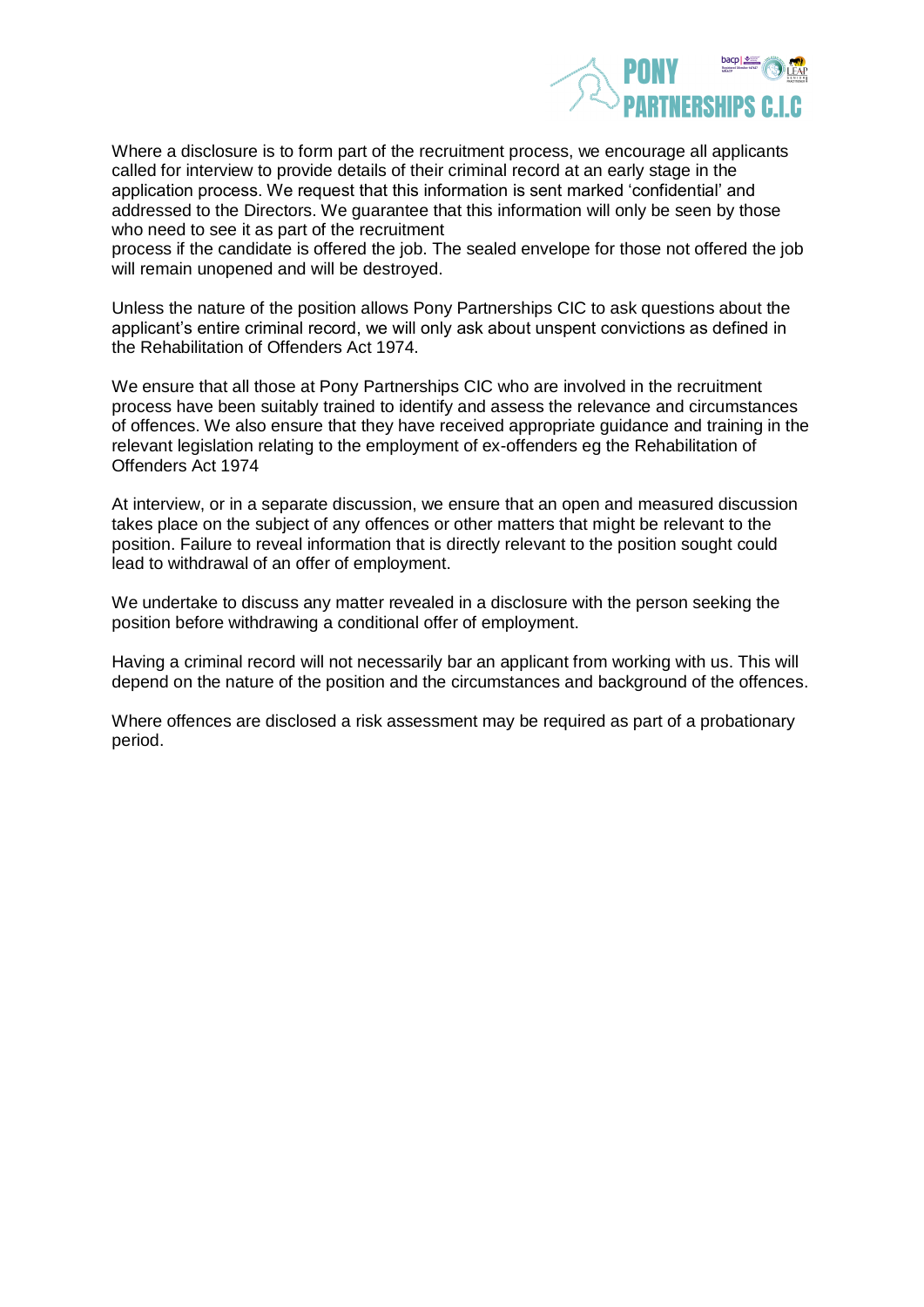

# **APPENDIX ONE**

#### **DBS RISK ASSESSMENT**

#### **Previous DBS certificate:**

Is the member of staff (to include volunteers) working in regulated activity?

Yes No. 2014 | No. 2014 | No. 2014

(See Appendix Two for definition of Regulated Activity)

Decision: (Please tick level of risk)

| High Risk – Person should not be allowed to start without a new Enhanced DBS, as there<br>has been a break in service of more than three months (or they do not have an Enhanced<br>DBS certificate) and/or there is insufficient information about the person in the 'known<br>information' list above.                                                                                                                                                               |  |
|------------------------------------------------------------------------------------------------------------------------------------------------------------------------------------------------------------------------------------------------------------------------------------------------------------------------------------------------------------------------------------------------------------------------------------------------------------------------|--|
| Medium Risk – Person may start and although there is sufficient other information listed<br>above, because there is a gap in service of three months or more (or they do not have<br>an Enhanced DBS certificate), the person must be supervised* at all times and should<br>not<br>undertake 1:1 work, personal care activities or residential visits. (*the unchecked<br>person must always be 'within sight and hearing' of a person with an Enhanced DBA<br>check) |  |
| Low Risk - Person can start work, without additional supervision, as they hold an<br>Enhanced DBS check and there is no break in service for 3 months or more and all other<br>checks have been satisfactorily completed.                                                                                                                                                                                                                                              |  |

Authorisation

| <b>Print Name:</b> |  |
|--------------------|--|
| Role               |  |
| Signature          |  |
| Date               |  |